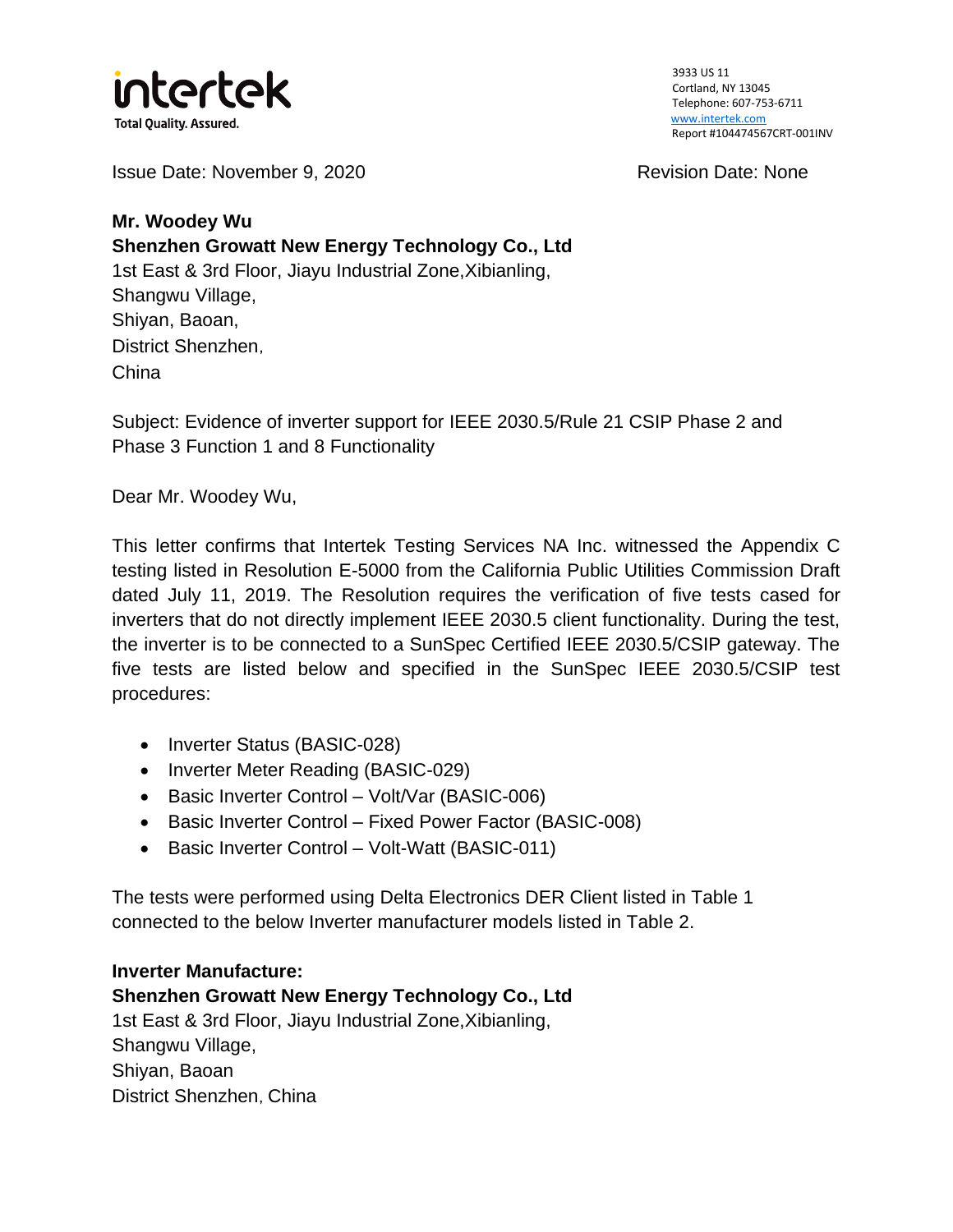

## Table 1: DER Client Information

| <b>Manufacturer</b>  | <b>Product</b><br><b>Name</b>               | <b>Product</b><br>Model#        | <b>Software Checksum</b>         |
|----------------------|---------------------------------------------|---------------------------------|----------------------------------|
| Delta<br>Electronics | <b>Monitor</b><br>Commu<br>nication<br>Card | <b>VCB-500</b><br><b>Series</b> | 26311ca62a1b830c703758640af708fb |

## Table 2: Inverter Models Information

| <b>Inverter</b><br><b>Manufacturer</b>                                                                                                                                                                                                         | <b>Inverter</b><br>Model#          | <b>EUT Serial#</b> | <b>Date Tested /</b><br><b>Comments</b>                      |  |  |  |
|------------------------------------------------------------------------------------------------------------------------------------------------------------------------------------------------------------------------------------------------|------------------------------------|--------------------|--------------------------------------------------------------|--|--|--|
| Shenzhen<br><b>Growatt New</b>                                                                                                                                                                                                                 | <b>MIN 7600TL-</b><br>XH-US        | TAG0A31002         | 10/29/2020                                                   |  |  |  |
|                                                                                                                                                                                                                                                | <b>MIN 6000TL-</b><br>XH-US        | <b>NA</b>          | <b>Same Communication</b><br>Protocol as<br>MIN 7600TL-XH-US |  |  |  |
|                                                                                                                                                                                                                                                | <b>MIN 5000TL-</b><br><b>XH-US</b> | <b>NA</b>          | <b>Same Communication</b><br>Protocol as<br>MIN 7600TL-XH-US |  |  |  |
|                                                                                                                                                                                                                                                | <b>MIN 3800TL-</b><br>XH-US        | <b>NA</b>          | <b>Same Communication</b><br>Protocol as<br>MIN 7600TL-XH-US |  |  |  |
|                                                                                                                                                                                                                                                | <b>MIN 3000TL-</b><br><b>XH-US</b> | <b>NA</b>          | <b>Same Communication</b><br>Protocol as<br>MIN 7600TL-XH-US |  |  |  |
| Energy<br>Technology                                                                                                                                                                                                                           | <b>MIN 7600TL-</b><br>XA-US        | <b>NA</b>          | <b>Same Communication</b><br>Protocol as<br>MIN 7600TL-XH-US |  |  |  |
|                                                                                                                                                                                                                                                | <b>MIN 6000TL-</b><br>XA-US        | <b>NA</b>          | <b>Same Communication</b><br>Protocol as<br>MIN 7600TL-XH-US |  |  |  |
|                                                                                                                                                                                                                                                | <b>MIN 5000TL-</b><br>XA-US        | <b>NA</b>          | <b>Same Communication</b><br>Protocol as<br>MIN 7600TL-XH-US |  |  |  |
|                                                                                                                                                                                                                                                | <b>MIN 3800TL-</b><br>XA-US        | <b>NA</b>          | <b>Same Communication</b><br>Protocol as<br>MIN 7600TL-XH-US |  |  |  |
|                                                                                                                                                                                                                                                | <b>MIN 3000TL-</b><br>XA-US        | <b>NA</b>          | <b>Same Communication</b><br>Protocol as<br>MIN 7600TL-XH-US |  |  |  |
| Note: All Inverter above models has same communication hardware and firmware (MD5).<br>UE1.0 checksum: 8CB43554CCEBB5D85F0581EA268A5C28<br>IF1.0 checksum:0F6458B6E3E6F84AC3D21BBFEEB12590<br>ZA1.0 checksum: 426F6C95D93FB1F0A552AF987534C32D |                                    |                    |                                                              |  |  |  |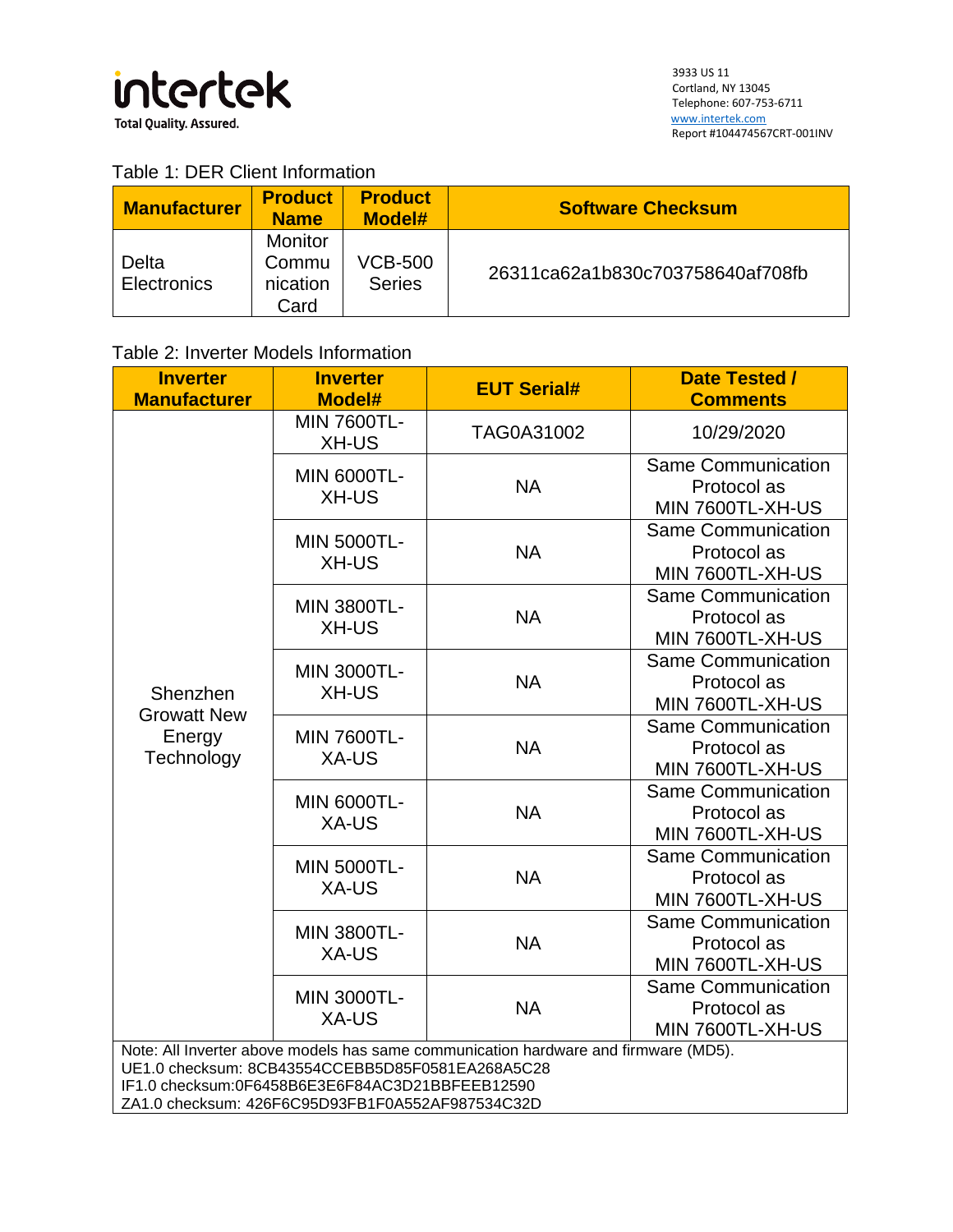

The inverter under test was subjected to testing conditions as follows:

- The inverter was operating during test harness verification procedure
- The Delta Electronics IEEE2030.5 DER Client listed in Table 1 was given stimuli in the form of IEEE 2030.5 commands (Inverter Status, Inverter Meter Reading, Volt/VAR, Fixed Power Factor, and Volt/Watt) sent from an IEEE 2030.5 server that were subsequently translated to signals understood by the inverter.
- The inverter parameters were verified: a) to change during the test cases for Volt-VAR, Fixed Power Factor, and Volt-Watt and b) report monitored data during the test cases for Inverter Status and Inverter Meter Reading. Based on this procedure, the requirements from Appendix C of the resolution were verified.

Very truly yours,

Tested By,

Dishant Patel Project Engineer Intertek Testing Services NA Inc.

Approved By,

 $e$ s $\sim$ 

Dipesh Patel Reviewer Intertek Testing Services NA Inc.